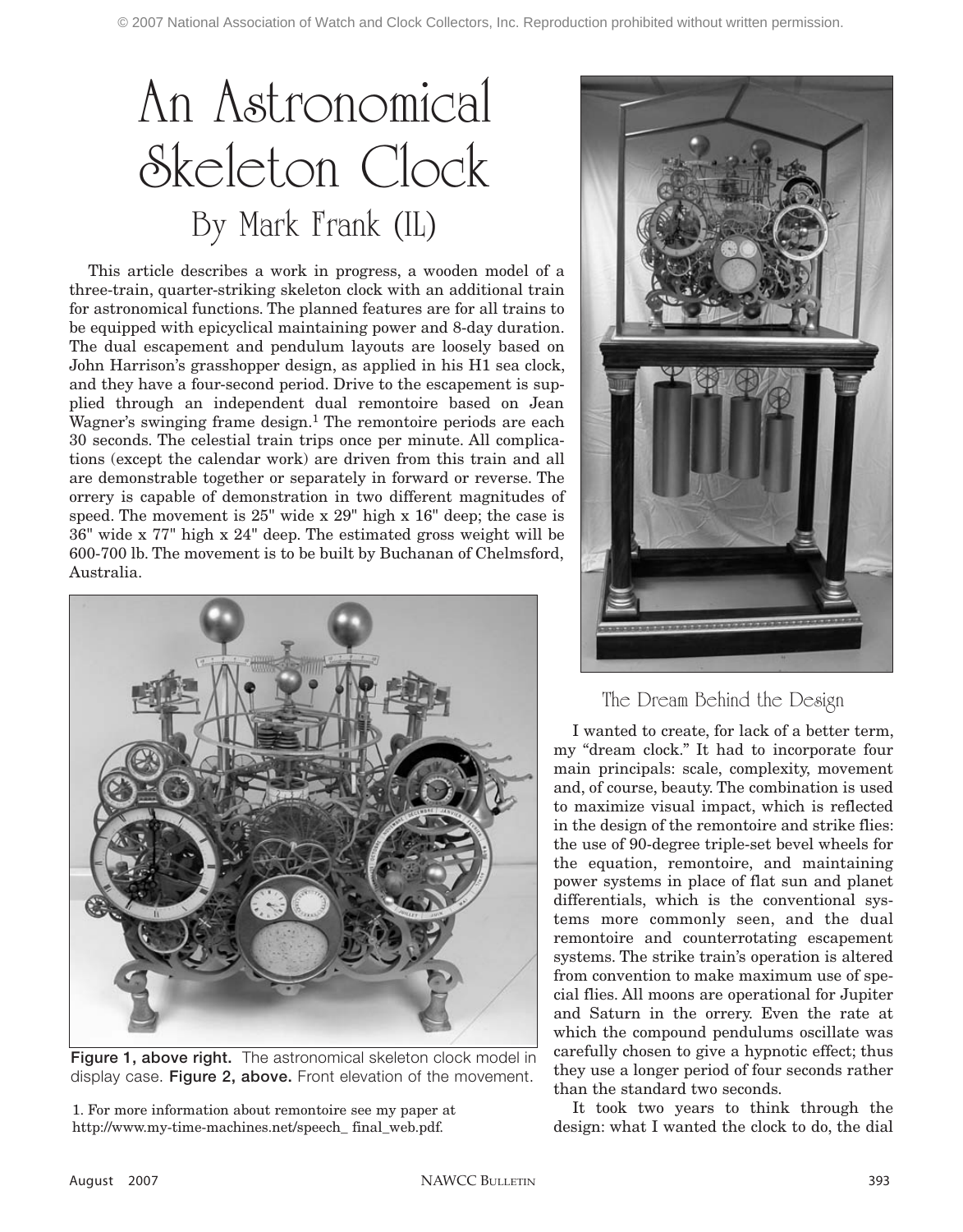**Figure 3.** One of a pair of compound epicyclical flies mediating the two remontoire**.**

layout, escapement, remontoire design, and other specifics like the fly fan designs. I borrowed liberally from the master clockmakers of the past: Jean Wagner's remontoire, John Harrison's escapement, Fasoldt's strike flies, Janvier's orrery, P. Hahn's tellurium, Tompion's equation work, and Condliff's frame.

My biggest fear was that, while each component may be beautiful in its own right, the amalgamation might look like . . . well . . . just an amalgamation. A careful sixmonth collaboration between myself and the fabricator, Buchanan of Chelmsford, who is a clockmaker with skills equal to any of the masters from horological history, helped to bring about the mock-up you see here.

I wanted to represent in the astronomical parts of the clock a depiction of the world around us at various scales and incorporate how the things we see with our own eyes look from near and farther into space. When the celestial train is demonstrated, the interaction of the sky as it would be from my hometown, with the stars and sun moving across the sky in the planisphere, can be seen. The sun and moon rise and set in their separate dials and show the length of the day and night, relative to each other, and give the ability to see when all these things happen contemporaneously as well as in the past and in the future. Then one can move a bit into space to see the earth-moon system around the sun through the tellurium and how this system affects the way we see the stars and sun in the planisphere and in

**Figure 4.** One of the four compound barrels used to minimize the drop needed for an 8-day duration. Each is also equipped with epicyclical maintaining power.





the sun-moon rising and setting dials. Finally, with a further magnitude of distance we see the entire solar system (at least as it was known to Janvier in the late eighteenth century). This looks back into the tellurium, planisphere, and finally the sun-moon dials. At this scale we see how much smaller our place in His creation really is!

The mock-up contains only the main wheels and rough outlines of the actual clock. Even so, it is quite an impressive work for wood and paper and represents only a fraction of the final wheel and parts count. It is estimated that the finished product will contain over 200 wheels and 5,000 parts.

Construction will take three years. You will be able to see the clock being built on my website: www.my-timemachines.net.

#### Highlights of the Design

**Jeweling.** All pivots are jeweled throughout the clock (including the orrery). The going train, including the remontoire and all antifriction wheels that support the escapement wheels and the pendulums, have jeweled chatons, but the main wheels (barrels) and the first wheel up each train do not. These wheels are in chaton roller bearings with faux jeweling to hide the bearing. The escapement pallets and other sliding surfaces are jeweled.

**Materials.** All plates are lacquered yellow brass. Wheels between the plates are deep pink bronze; wheels outside the plates are a lighter shade of bronze. Chatons are silver bronze, and arbors and all ferrous metal are stainless steel except for screws, pinions, and pivots. Arbor pivots are fitted to stainless arbors with appropriate hardened tool steel. Pinions are fitted to arbors from hardened chrome steel. Swiss maker Donze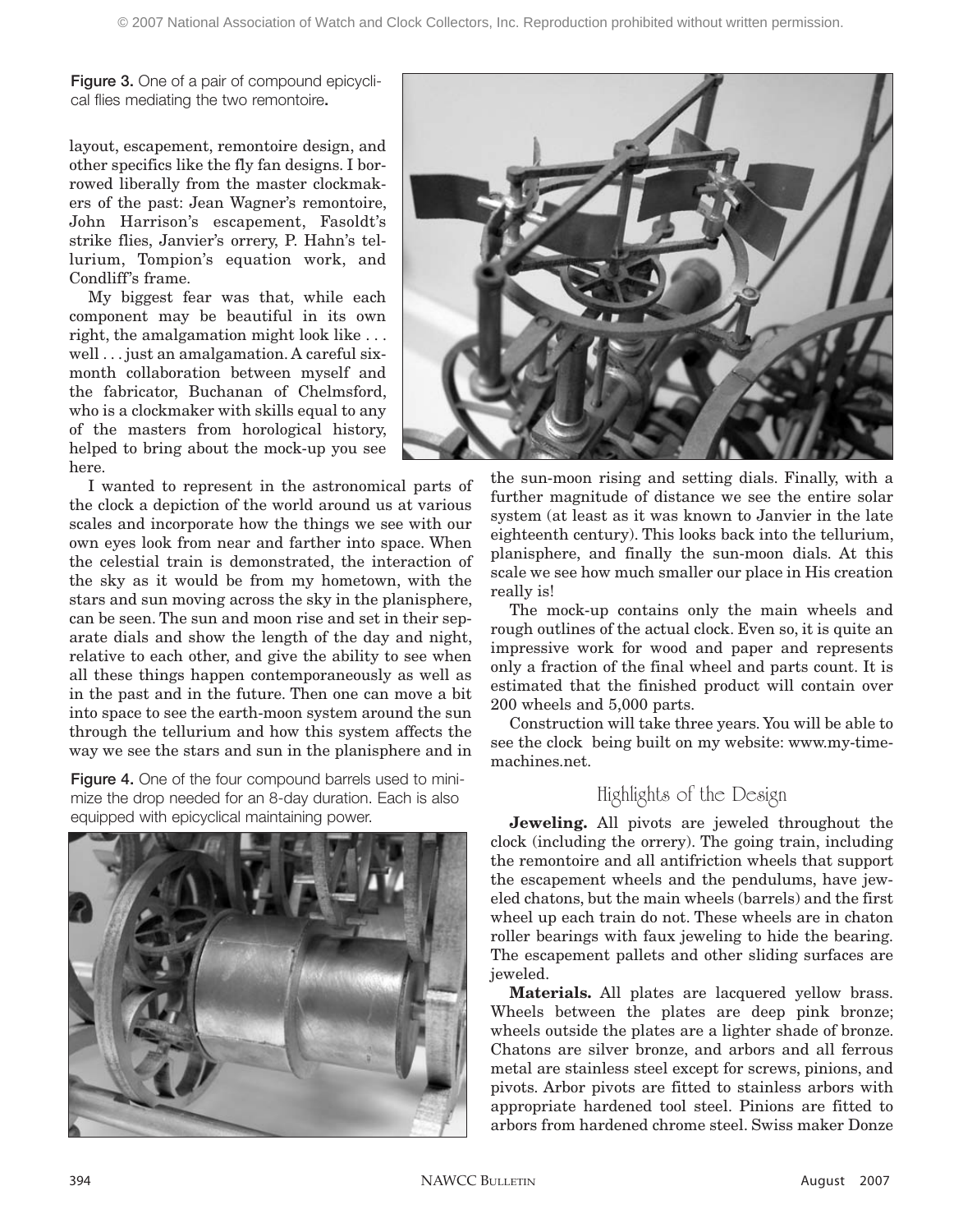

**Figure 5. Rear elevation of movement.** 

Cadrans will supply all the porcelain dials. Dial bezels are to be knurled and gold plated.

**Construction.** The overall workmanship is like that of a fine watch; Buchanan's work is as good as that on any modern or, for that matter, antique clock. All arbors are tapered, and all screws are blued to "electric" blue. Other parts are blued where appropriate, such as hands, clicks, and their springs. All wheels are screwed with three blued screws to their respective collets—no press fitting. The number of wheel crossings will vary, depending on the size and location of wheels. Six spokes are predominant, and nowhere are there less than four. All surfaces are brought to a fine, high polish. This step alone is estimated to take six months. All cocks, bridges, and other parts attached to the frame will be equipped with guide pins.

By design all astronomical subsystems and dial work can be removed from the clock without having to part the main plates. In addition every part of the clock can be taken down to its individual component—no nonremovable (i.e., glued, fused, soldered, or welded) parts.

#### Operation

Two large, counterrotating, 40-tooth escape wheels ride on sets of antifriction wheels. Both have independent grasshopper escapements and are controlled by a four-second-period compound pendulum. The spokes on each escape wheel are specially shaped and spaced to

give a kaleidoscope effect when they are operating. The pendulums are slaved together to keep the escapements in step with each other. The dual escape wheels are driven by separate remontoire, each with a 30 second period; they operate in a stepping manner, with one starting its period half way through the other's cycle. Thus, each compound, vertical fly located above the main dial works is activated every 15 seconds. Because the period of the pendulums is four seconds, the main clock dial's second hand will move every two seconds. The remontoire are driven by a differential connected to the rest of the going train.

**Figure 6. Dual counterrotating** grasshopper escapements set upon a set of antifriction wheels.

Each fly mediating the remontoire consists of two smaller flies, each with four blades that are attached to a common rotating armature. The flies are driven by an internally toothed ring gear so when the armature rotates, the flies appear to pirouette around each other.

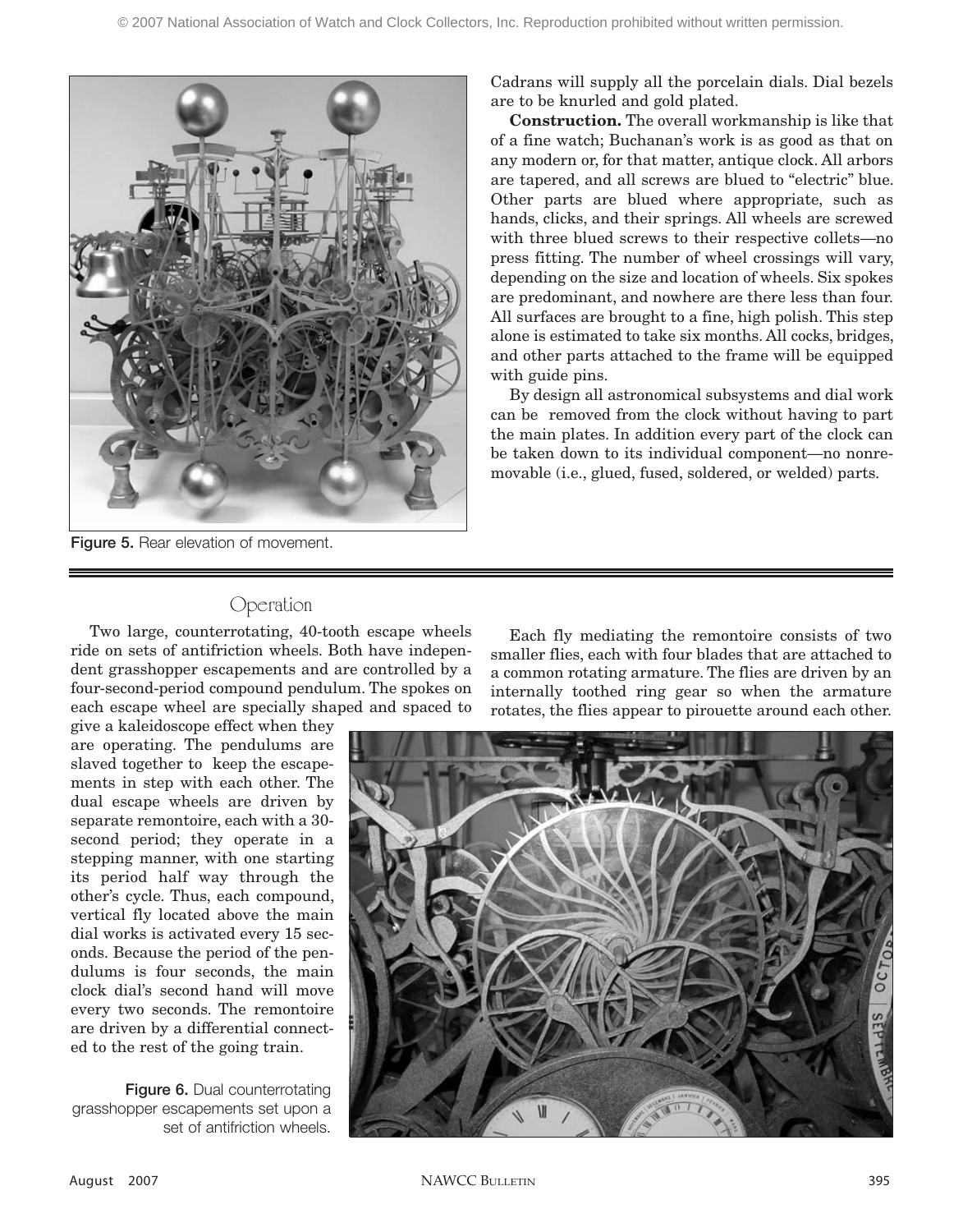

Figure 7. Double remontoire driven off a common differential (arrow points to differential).



The upper pivots of the flies and armature will use faceted jewels to give a dazzling effect when activated.

Arbors that drive the remontoire flies, the strike train flies, and each escape wheel are made from twisted and polished six-sided stock. When they are activated, it looks like the power is "traveling" in the direction of the fly. The celestial train is tripped once per minute by the going train and is mediated by its own fly. All complications (except the calendar) are driven via this train. The celestial train can be disconnected from the going train without stopping the clock, enabling demonstration of the astronomical indicators at will with use of a hand crank.

All astronomical indicators can be demonstrated together or separately and in forward or reverse. The orrery, since it has very slow orbits for the outer planets, can be demonstrated separately at a faster speed, which would otherwise be too fast for the other indicators that cycle on a daily to yearly basis.

The strike train operates in a special manner to make use of both the quarter and hour strike flies every 15 minutes. The Whitechapel bell factory in England specially cast and tuned three bells for this project. On the first three quarters the small and medium bells are struck in the normal manner for a "bim-bam" effect, one through three times. For each of these quarters the largest bell is also struck once, afterward. On the fourth quarter the bim-bam is struck four times with the largest bell striking the hour in the conventional manner. Each fly is mounted in a rotating cage made of stainless steel to make its movement stand out from the frame. These, like the remontoire flies mounted above, also pirouette, but in a totally different manner.

### Dial Descriptions and Explanation of Functions

**Mean solar time:** Indicates the regular local time we are all familiar with—"clock" time with seconds, minutes, and hours (black hands).

**Equation of time:** Indicates the difference between clock time and "sun" time according to the relative position of the sun in the sky as would be measured by a standard sundial (gold hand with sun).

**Figure 8, left.** Balance based on Harrison's H1 marine clock, with the addition of a set of antifriction bearings. **Figure 9, below.** One of a pair of epicyclic flies mediating the strike trains.

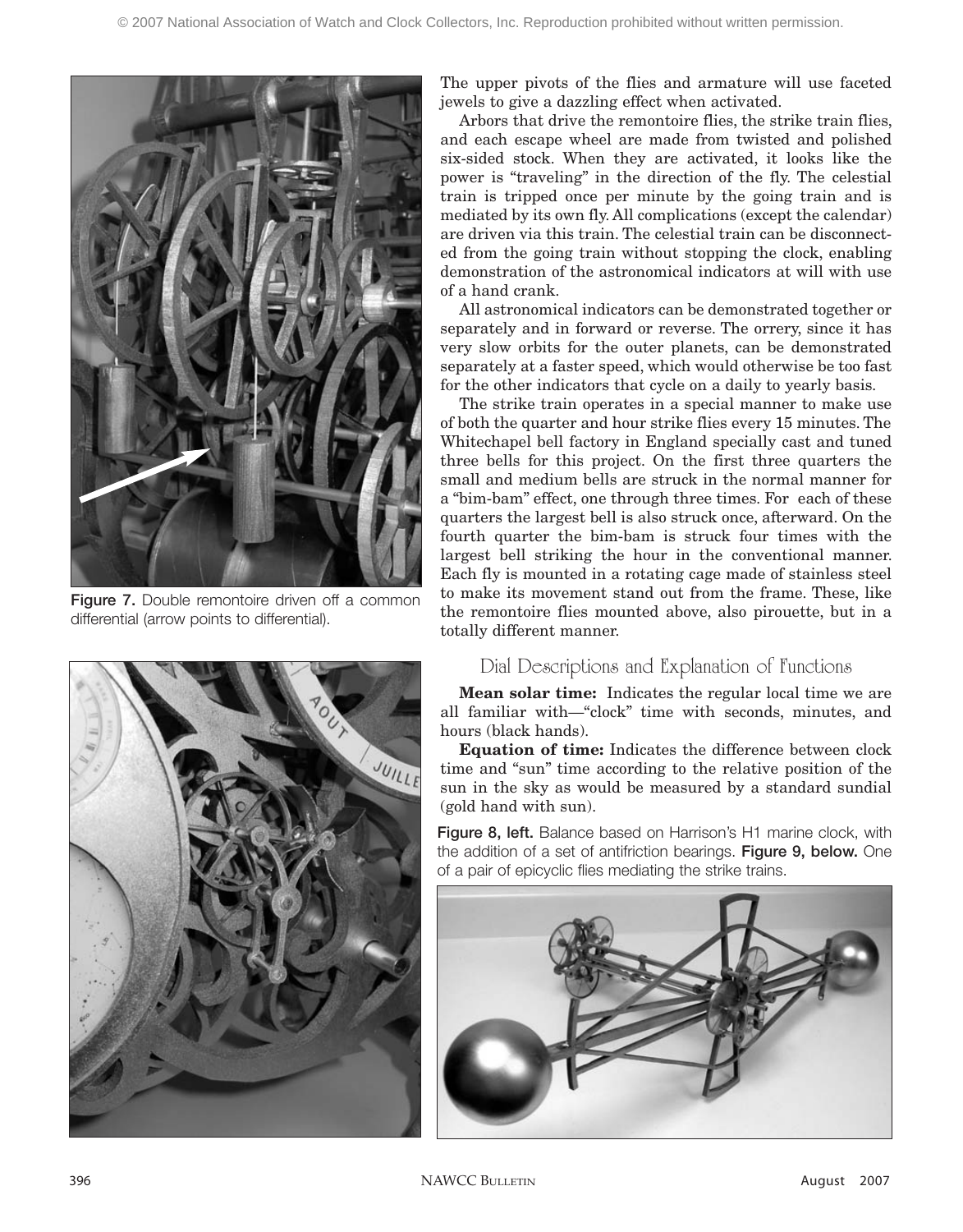The earth's orbit around the sun is elliptical, not circular, and the axis of its daily orbit is inclined at 23.45 degrees to the plane of that orbit. These factors combine to give us the seasons, but they present the sundial with the problem of an irregularity in the apparent movement of the sun. Unless corrected, only on four days of the year will sundial time coincide exactly with the more regular clock time. The formula for this correction is the Equation of Time. At first the difference was calculated by using intricate tables to adjust the time between regular and sundial time. Later these formulas were represented mechanically via a kidney-shaped cam that rotated once per year and could then be read off a dial. An idler arm follows this cam and when it is attached to a hand, the difference can be read off a sector dial directly. The addition of a differential gear system (used here) allows a "sundial" minute hand to move ahead or behind the regular minute hand by the amount of the difference between the two time systems as they vary continuously throughout the year. This is from just under -14 minutes around mid-February when sun time is slow relative to clock time and just over +16 minutes at the begin-

Minutes

270

Days of the yea

٥Ó



**Figure 10.** Mean solar (clock time) dial. The sun hand indicates the time as would be read on a sundial. The difference in minutes between it and the clock time minute hand is the equation of time.

ning of November when sun time is fast relative to clock time. There are also two minor peaks in mid-May when sun time is nearly 4 minutes fast and in late July when sun time is just over 6 minutes slow, hence the kidney shape (Figure 11).

#### **Perpetual**

**calendar:** Accounts for leap years and is accurate for 400 years. This is the

only complication driven by the going train.

The calendar currently in worldwide use for secular purposes is based on a cycle of 400 years comprising 146,097 days, giving a year of average length 365.242375 days. The Gregorian calendar is a modification of the Julian calendar in which leap years are omitted in years divisible by 100 but not divisible by 400. By this rule, the year 1900 was not a leap year (1900 is divisible by 100 and not divisible by 400), but the year 2000 was a leap year (2000 is divisible by 400). Therefore, the total number of days in 400 years is given by 400 x 365 + 100 - 3 = 146,097. This also gives an exact number of 146,097 / 7 = 20,871 weeks per 400-year cycle.

> Figure 13, right. Four hundred-year perpetual calendar work.



**Figure 11, left.** Graph depicting difference between mean solar (clock time) and sun time. **Figure 12, right.** The kidney-shaped cam translates the differences seen on the graph between clock time and time as would be seen on a sundial into a physical shape.

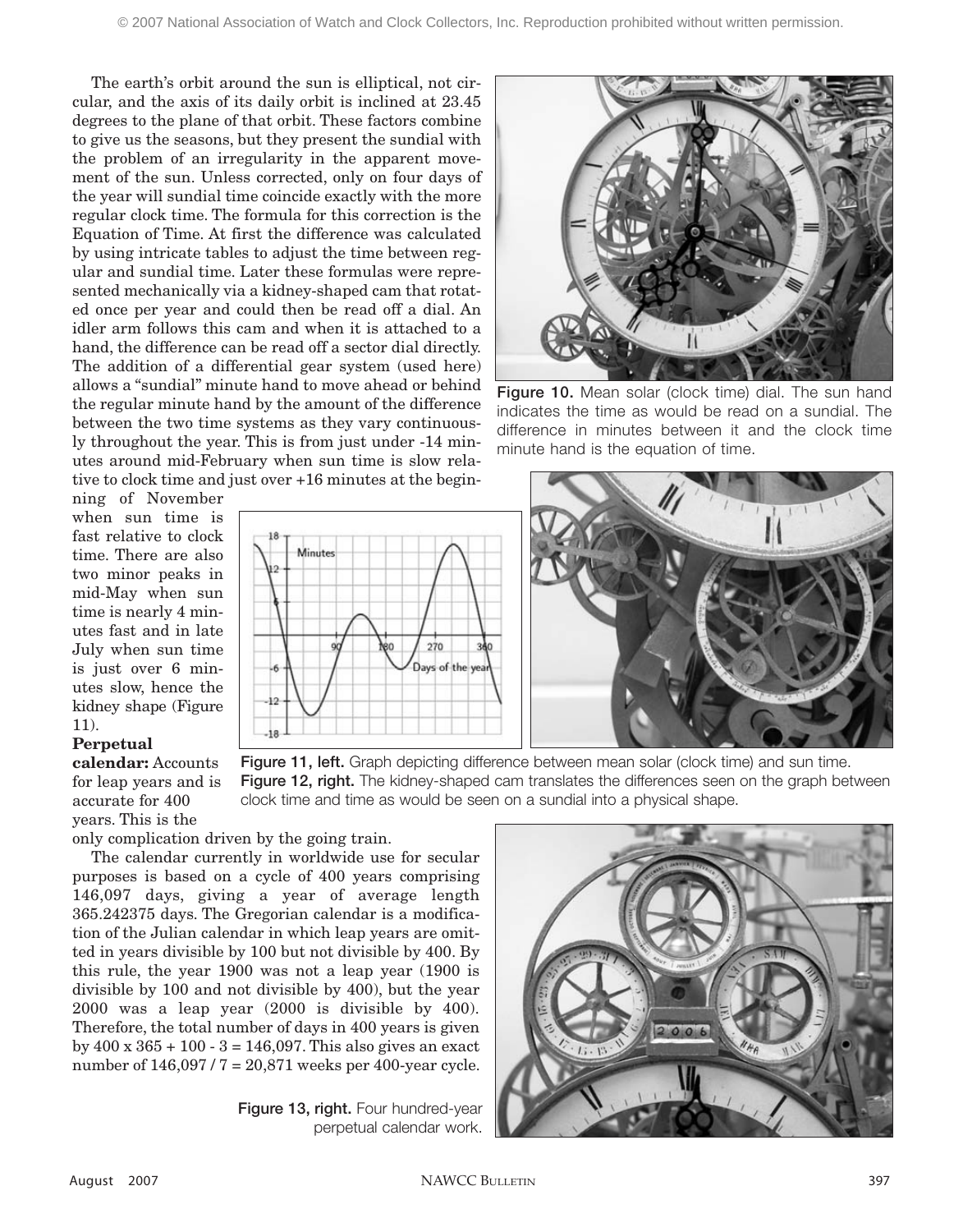**Figures 14, right.** Sidereal time is the difference between the change in the position of the Earth in its orbit in relation to the stars versus the sun. This amounts to just under four minutes/day.

**Planisphere:** Shows stars as they would appear at night (or if visible) in daylight for the latitude of Chicago, IL, at 41 degrees 52 minutes 11 seconds. The sun also is depicted as it would be traveling through the sky during daylight.

**Setting rings for planisphere** (right dial will be skeletonized): The outer ring denotes months and days, and the inner ring is marked in 24 hours, which allows for accurate positioning of the planisphere's star plate.

**Sidereal time:** (left dial will be skeletonized), also known as "star" time. During one day, the earth has moved a short distance along its orbit around the sun and must rotate a small extra angular distance before the sun reaches its highest point. The stars, however, are so far away that the earth's movement along its orbit makes a generally negligible difference to their apparent direction, so they return to their highest point in slightly less than 24 hours. A mean sidereal day is about 23 hours, 56 minutes, and 4.1 seconds.

Therefore, if the mean solar time clock and sidereal time clock were synchronized at 12:00 midnight on January 1, the sidereal clock will tend to run faster than the regular clock by 3 minutes 55.9 seconds per day. After one year this difference will accumulate to exactly one day, and both clocks will again read the same time at 12:00 midnight the following year. The dial denotes the standard 12-hour rather than the usual 24-hour format to compare more easily the difference between the sidereal and mean solar time dials.

Leap years do not affect this relationship as these are man-made constructs to make our numeration of





**Figure 15.** Planisphere star plate with its setting dial (right) and sidereal time clock (left).

whole days fit into a single year when, in fact, a year is a fractional number of days.

**Tellurium:** Depicts the earth-moon-sun orbital system. The pointer to the annular ring indicates the date and month. The semicircular counterweight is behind the dial to balance the system.

**Sunrise and sunset indicator** (below inner ring): The sun globe goes around once a day. The black move-

**Figure 16, left.** Tellurium showing the sun-earth-moon orbital system. **Figure 17, right.** Dials with moveable shutters to indicate sun and moon rising and setting.



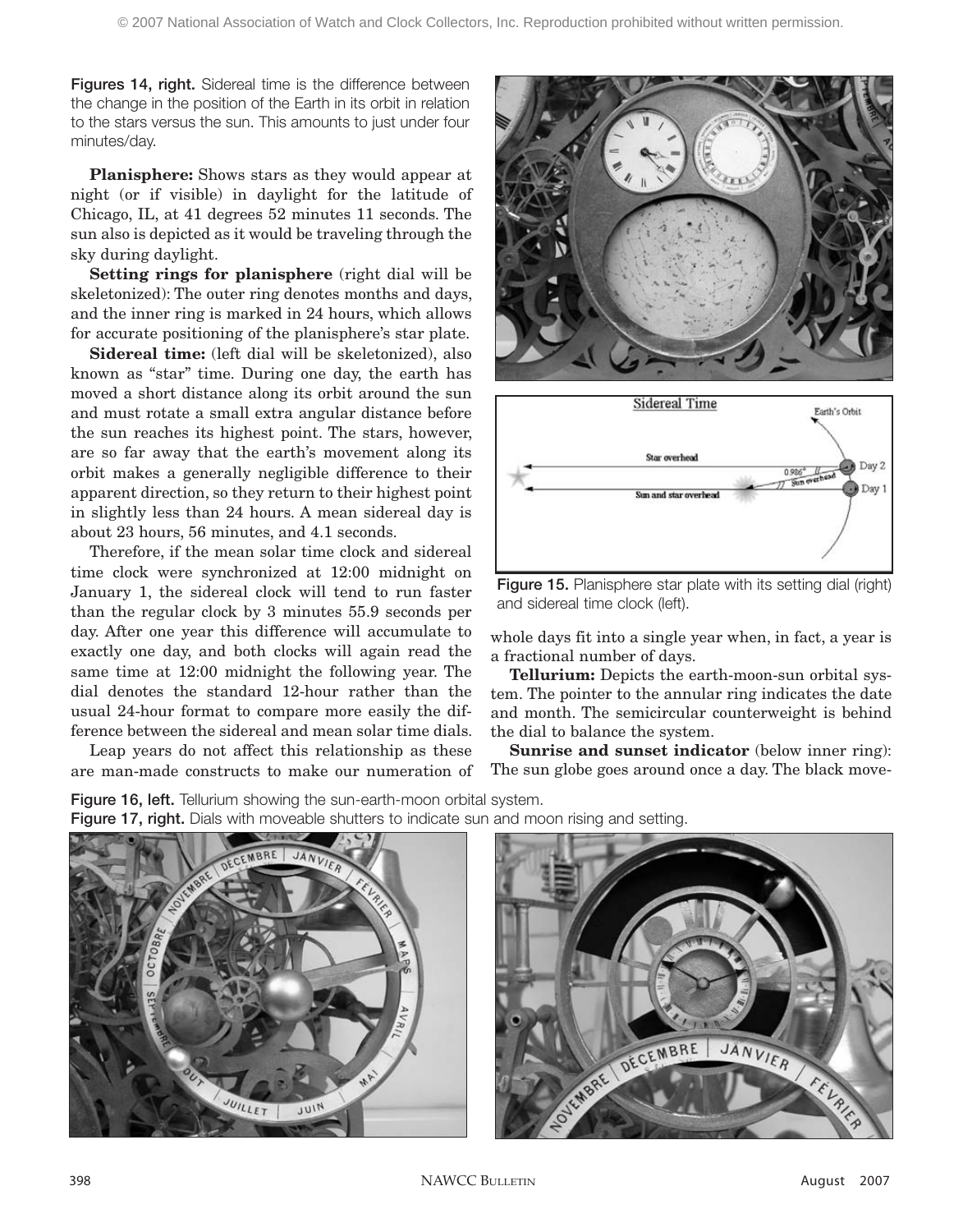able shutters rise and fall with the length of the days according to the seasons. This gives the relative lengths of day and night. The center dial shows the time of sunrise and sunset (black hands). The gold sun hand shows where the sun is when it is behind the shutters. The Vernier scales on shutters will show the length of day and night.

**Moonrise and moonset indicator** (outer ring): The moon goes around once a day. The black moveable shutters (black) rise and fall to indicate when the moon will rise and sink below the earth's horizon. The moon travels in front of the shutters, indicating when the moon is rising during night and during daylight since the moon can been seen sometimes during daylight hours. The moon also rotates to give its age, and the equator is engraved with the daily age 1 through 29.5. The inner dial indicates time of sunrise, sunset, and the position.

**Orrery:** A fully functional orrery depicts all of the planets and their moons as known in the late eigh-

teenth century. The sun rotates, the moons orbit at correct velocities, and planets orbit within their correct elliptical orbits, but unlike in reality, all planets do orbit within one plane. Their relative distances from the sun have been distorted to keep the orrery a reasonable and legible size (inner planets a bit farther and outer planets much closer, to the sun). Two band dials located below the orrery are used to set the orrery back to its correct position after demonstration. These dials delineate months and years.

#### About the Author

I have been collecting clocks for the past 15 years, but only those where I can view the movement. A clock that is in a conventional wood case hides most of the fun! Hence the collection of skeleton clocks. Eleven years ago I found an old

French tower clock in an architectural artifacts store— WOW a giant skeleton clock! More gears and wheels to gaze upon. Now I have over 30 tower clocks and a similar number of skeleton clocks. Both collections have an emphasis on interesting mechanical contrivances. Many have remontoire, some with a tourbillon, or unusual escapements like grasshopper, detent, coup-perdu, and various gravity types. A few years back I discovered what I think is an undiscovered niche in horology: bank vault timers. Again one can see the movements within the beautifully machined and damascened time lock cases. Most of the movements are from known makers



Figure 18. Fully functioning orrery with planets out to Saturn (mock-up only goes to Jupiter). All the planets' moons as they were known in Janvier's time also orbit their respective planet.

| <b>Layout From the Sun Outward as Follows:</b>                                                                                                                                     |           |                                               |
|------------------------------------------------------------------------------------------------------------------------------------------------------------------------------------|-----------|-----------------------------------------------|
| Planet                                                                                                                                                                             | Satellite | Orbital period (sun is rotational period)     |
| Sun                                                                                                                                                                                |           | $27 \text{ days}$ (approximate)*              |
| Mercury                                                                                                                                                                            |           | 87.969 days                                   |
| Venus                                                                                                                                                                              |           | 224.701 days                                  |
| Earth                                                                                                                                                                              |           | 365.256 days                                  |
|                                                                                                                                                                                    | Moon      | 27.322 days                                   |
| Mars                                                                                                                                                                               |           | 686.981 days                                  |
| Jupiter                                                                                                                                                                            |           | 4332.71 days (11.86 years)                    |
|                                                                                                                                                                                    | Callisto  | 16.689 days                                   |
|                                                                                                                                                                                    | Europa    | $3.551$ days                                  |
|                                                                                                                                                                                    | Ganymede  | $7.154$ days                                  |
|                                                                                                                                                                                    | Iο.       | $1.769$ days                                  |
| Saturn (not shown in mockup)                                                                                                                                                       |           | 29.458 years w/ 25.33 degree tilt for planets |
|                                                                                                                                                                                    |           | and it's moons                                |
|                                                                                                                                                                                    | Dione     | $2.737$ days                                  |
|                                                                                                                                                                                    | Iapetus   | 79.330 days                                   |
|                                                                                                                                                                                    | Rhea      | $4.518$ days                                  |
|                                                                                                                                                                                    | Tethys    | $1.888$ days                                  |
|                                                                                                                                                                                    | Titan     | $15.945$ days                                 |
| * The sun is largely gaseous, so speed varies over its surface from 25 days at the equator<br>to 36 days at the poles. Deep down, below the convective zone, everything appears to |           |                                               |

like E. Howard, Illinois Watch Co., Waltham, and Seth Thomas.

I am very interested in communicating my interest with others. My website (www.my-time-machines.net) is not a simple show and tell; it is designed to inform. A section deals with the step-by-step process of restoring an old tower clock movement. There are stop-action films and audio/video to explain the rationale, design, and function of remontoire. I have written a brief overview on the evolution of design and mechanics of tower clocks also downloadable from the site. My next article will deal with the history and design of time locks.

rotate with a period of 27 days.